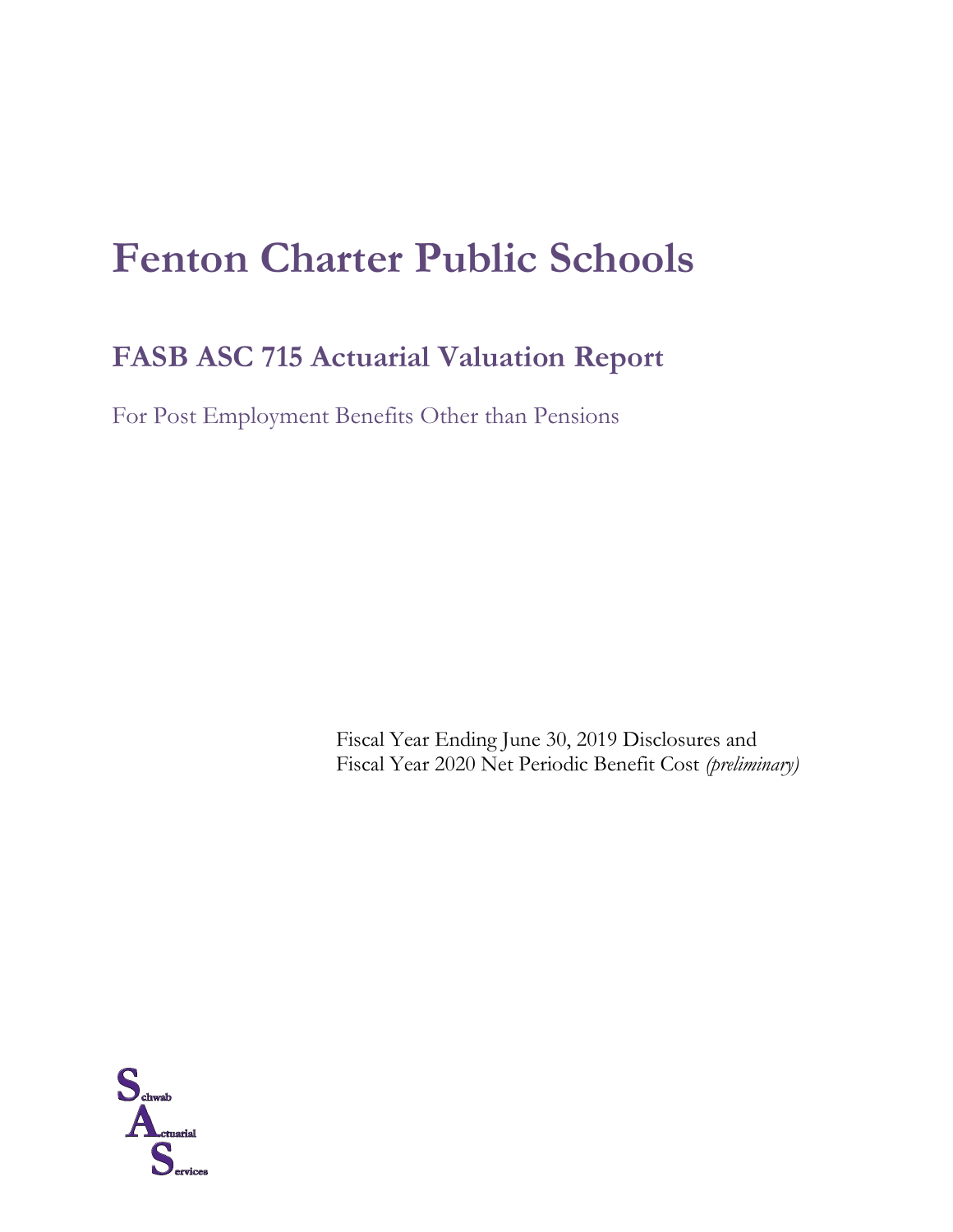August 17, 2019

Ms. Irene Sumida Executive Director Fenton Charter Public Schools 8928 Sunland Boulevard Sun Valley, CA 91352

Dear Ms. Sumida,

Schwab Actuarial Services is pleased to present this June 30, 2019 actuarial valuation report of the post-employment healthcare benefits (OPEB) offered by the Fenton Charter Public Schools.

The primary purpose of the valuation is to assess the annual costs and obligations of the applicable OPEB programs under:

- FASB ASC 715-60 (formerly known as SFAS 106, Employer's Accounting for Postretirement Benefits Other Than Pension).
- FASB ASC 715-20 (formerly known as SFAS 158, Employers' Accounting for Defined Benefit Pension and Other Postretirement Plans).

If you have any questions or would like to discuss the results contained in the report further, please contact me at 312.244.9022.

Respectfully submitted,

Brett Schwab, ASA, EA, MAAA Principal & Lead Actuary Schwab Actuarial Services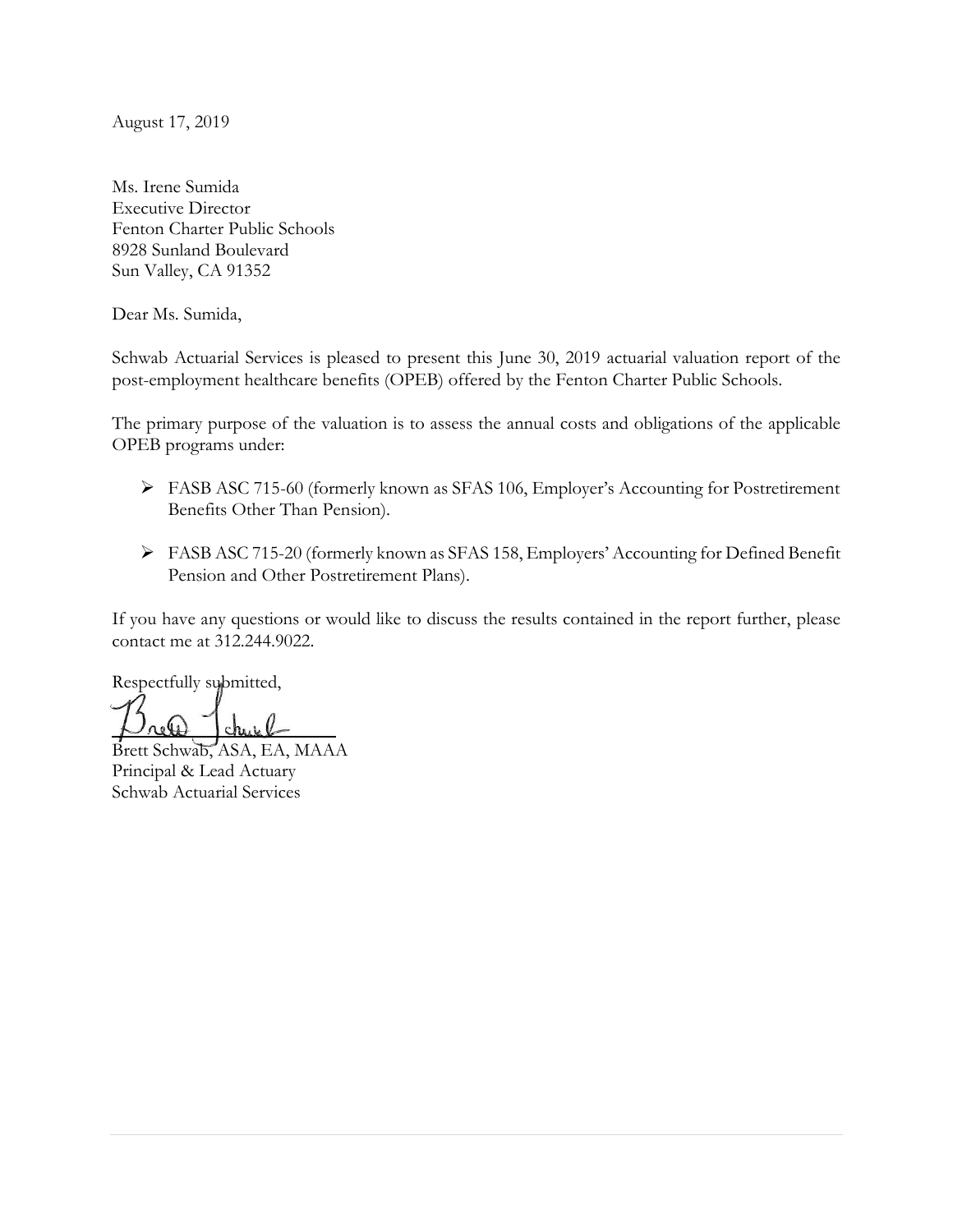# Contents

# Page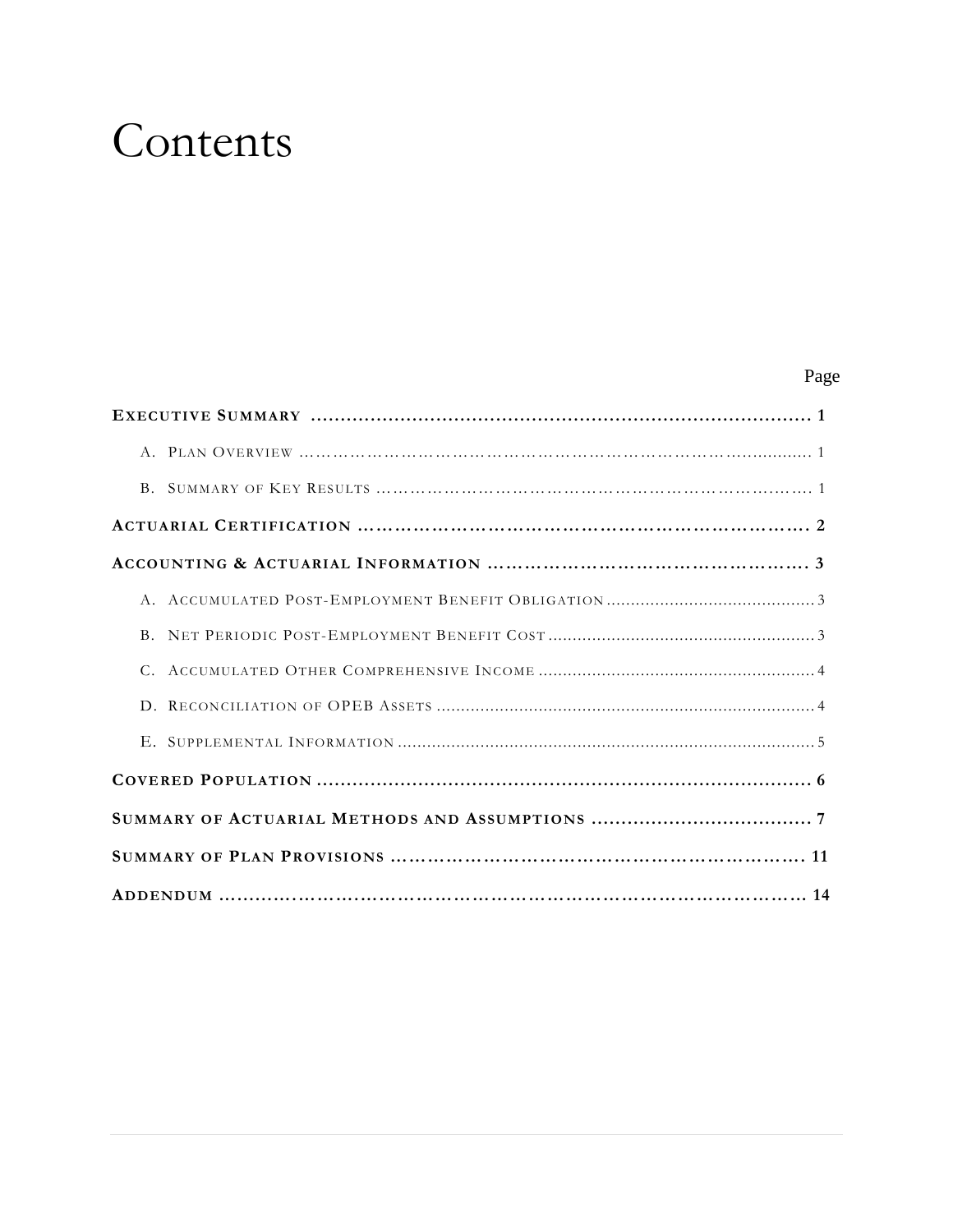# **EXECUTIVE SUMMARY**

#### **A. PLAN OVERVIEW**

Fenton Charter Public Schools **(Fenton Schools)** provides post-employment benefits other than pensions (OPEB) to employees who meet certain criteria. As a result of offering such benefits, the Fenton Schools are required to report the value of such benefits and the associated costs according to the accounting requirements of the Financial Accounting Standards Board (FASB) Accounting Standards Codification No. 715 (ASC 715). The purpose of this report is to provide measurements of the OPEB obligations, annual expense, and other disclosure items in accordance with FASB ASC 715. The information contained in this report may not be suitable for other purposes.

Fenton Schools provide post-employment healthcare benefits to eligible retirees and eligible covered spouses, and pays a portion of the cost. All active employees that retire directly from Fenton Schools and meet the eligibility criteria may participate.

This report values active and retired participants from Fenton Avenue Charter, Fenton Primary Center, Santa Monica Blvd. Community Charter School, Fenton Charter Leadership Academy, Fenton Stem Academy, and Fenton Charter Public Schools Home Office. The Addendum on page 14 discloses the accrued obligation for benefits earned through the valuation date, split between the Fenton Schools.

#### **B. SUMMARY OF KEY RESULTS**

The summary below identifies the key results related to the 2017/2018 and 2018/2019 Fiscal Years. Note that implicit rate subsidies, as required by FASB ASC 715, are factored into all relevant values in this report.

| <b>Measurement Date</b><br><b>Reporting Date</b>                                                                                                                                                                   | June 30, 2018<br>June 30, 2018                                       | June 30, 2019<br>June 30, 2019                                       |
|--------------------------------------------------------------------------------------------------------------------------------------------------------------------------------------------------------------------|----------------------------------------------------------------------|----------------------------------------------------------------------|
| <b>Funded Status</b><br>Accumulated Post-Employment Benefit Obligation (APBO)<br>Actives<br><b>Retirees</b><br>Total<br>Fair Value of Plan Assets<br><b>Unfunded APBO</b>                                          | \$8,326,655<br>2,287,668<br>\$10,614,323<br>4,081,429<br>\$6,532,894 | \$9,382,666<br>2,152,943<br>\$11,535,609<br>5,302,849<br>\$6,232,760 |
| <b>Accumulated Other Comprehensive Income (AOCI)</b><br>Unrecognized Prior Service Cost/(Credit)<br>Unrecognized Actuarial Loss/(Gain)<br>Unrecognized Transition Obligation/(Asset)<br>Total<br>(Accrued)/Prepaid | \$0<br>3,032,625<br>3,502,006<br>\$6,534,631<br>\$1,737              | \$0<br>2,914,747<br>3,307,450<br>\$6,222,197<br>\$63,623             |
| <b>OPEB</b> Expense                                                                                                                                                                                                | 2017/2018 FY                                                         | 2018/2019 FY                                                         |
| Net Periodic Post-Employment Benefit Cost                                                                                                                                                                          | \$888,222                                                            | \$1,193,023                                                          |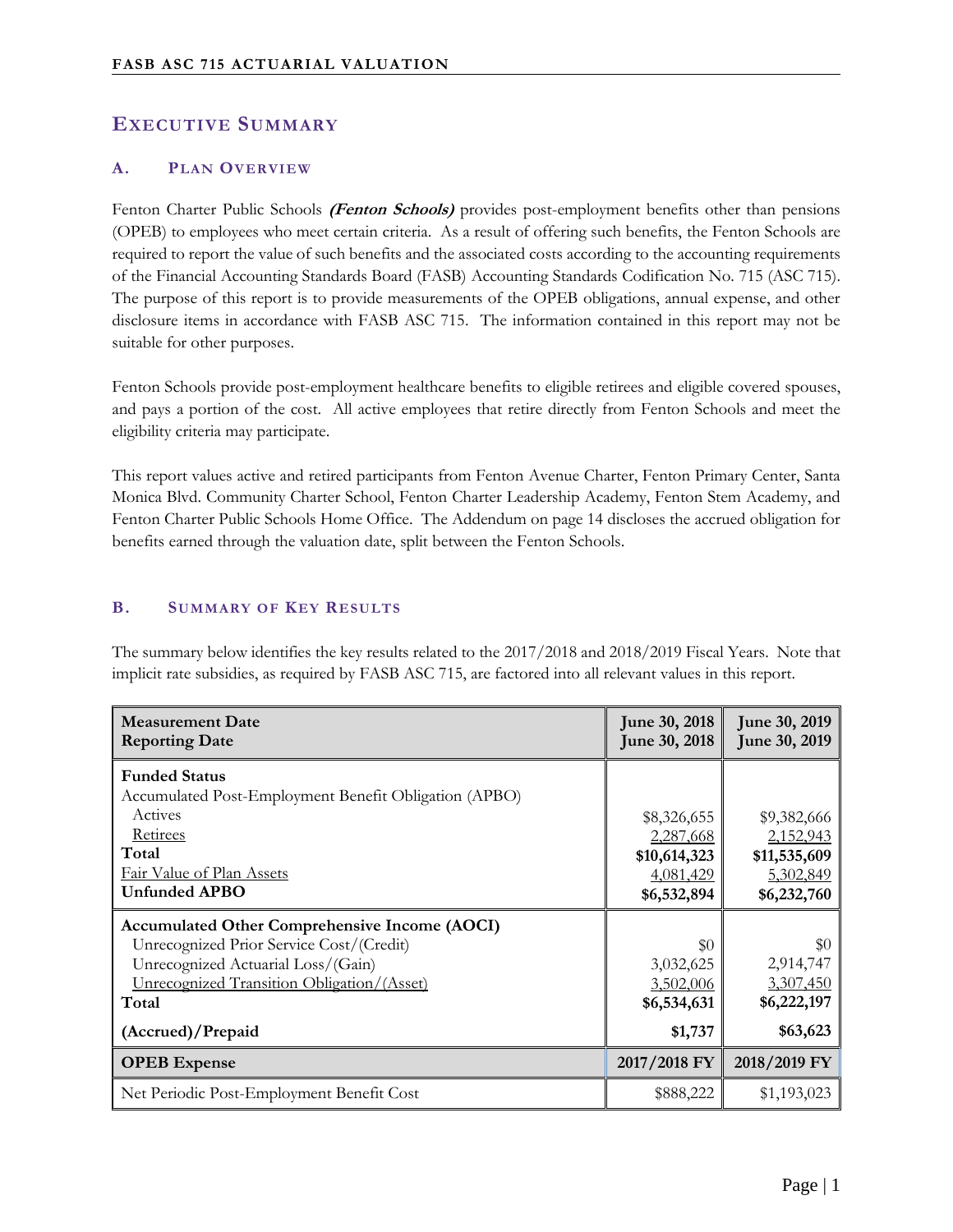# **ACTUARIAL CERTIFICATION**

Fenton Charter Public Schools **(Fenton Schools)** retained Schwab Actuarial Services to perform a valuation of its post-employment healthcare benefit programs for the purposes of determining disclosure liabilities and the annual post-employment benefit costs. This report presents the applicable items in accordance with Financial Accounting Standards Board Accounting Standards Codification No. 715 (FASB ASC 715). The information contained in this report may not be suitable for other purposes.

In preparing the results presented in this report, we have relied upon information provided to us regarding plan provisions, plan participants, and plan assets. We have reviewed this information for overall reasonableness and consistency, but have neither audited nor independently verified this information. The accuracy of the results presented in this report is dependent upon the accuracy and completeness of the underlying information.

Where reasonable, the actuarial assumptions and the accounting policies and methods employed in the development of the post-employment healthcare cost have been selected by the Fenton Schools, which relied upon actuarial audits and experience studies conducted for the California State Teachers Retirement System (CalSTRS) and the California Public Employees Retirement System (CalPERS). We did not independently study historical information to develop assumptions.

The valuation has been conducted in accordance with generally accepted actuarial principles and practices. In our opinion, the actuarial assumptions and methods represent reasonable expectations of anticipated plan experience. To fulfill the applicable accounting requirements, each actuarial assumption should be management's "best estimate solely with respect to that individual assumption."

The information contained in this report was prepared for the internal use of the Fenton Schools and its auditors in connection with the actuarial valuation of the post-employment healthcare plan. It is neither intended nor necessarily suitable for other purposes. The Fenton Schools may also distribute this actuarial valuation report to parties which have a legal right to require Fenton Schools to provide them with this report, in which case they will provide this report in its entirety including all assumptions, caveats, and limitations.

We are available to answer any questions regarding this material or to provide explanations and further details, as may be appropriate. The undersigned actuary is a member of the Society of Actuaries and other professional actuarial organizations, and meets the Qualification Standards of the American Academy of Actuaries to render the actuarial opinion contained in this report. Based upon the methods and assumptions utilized, I certify the results of this valuation. Alternative assumptions can materially affect the results.

 $P$  relet church

Brett Schwab, ASA, EA, MAAA Principal & Lead Actuary Schwab Actuarial Services August 17, 2019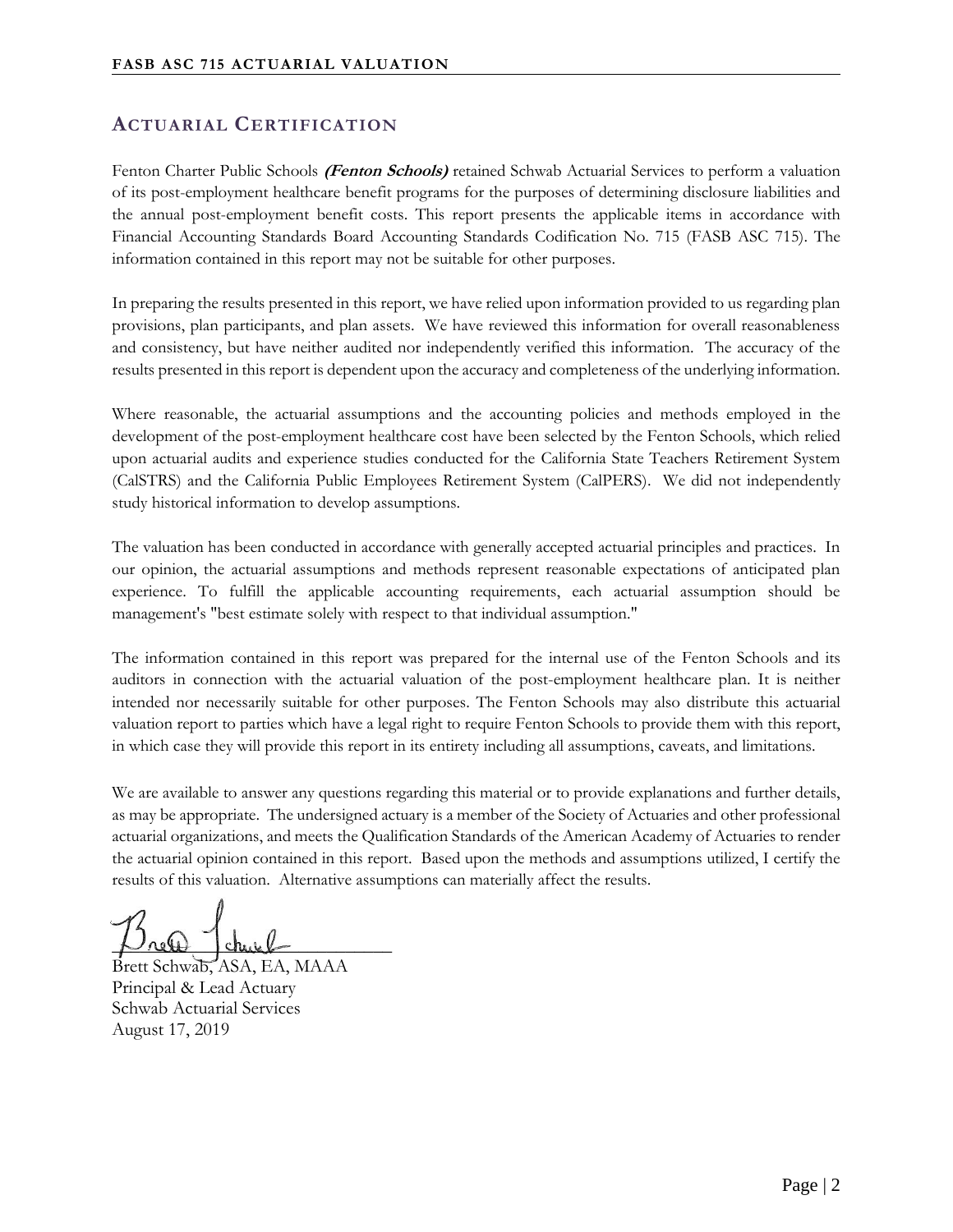# **ACCOUNTING & ACTUARIAL INFORMATION**

#### **A. ACCUMULATED POST-EMPLOYMENT BENEFIT OBLIGATION**

The Accumulated Post-Employment Benefit Obligation (APBO) is the liability or obligation for benefits earned through the valuation date, based on certain actuarial methods and assumptions. The following represents a reconciliation of the APBO for the fiscal years ending June 30, 2018 and June 30, 2019.

| <b>Reconciliation of APBO</b> | FY ending June 30, 2018 | FY ending June 30, 2019 |
|-------------------------------|-------------------------|-------------------------|
| <b>Beginning of Year APBO</b> | \$8,264,518             | \$10,614,323            |
| Service Cost                  | 447,680                 | 524,934                 |
| Interest Cost                 | 313,966                 | 397,657                 |
| Changes of Plan Provisions    |                         |                         |
| Actuarial Loss/(Gain)         | 1,672,607               | 117,490                 |
| <b>Benefit Payments</b>       | (84, 448)               | (118, 795)              |
| End of Year TOL               | \$10,614,323            | \$11,535,609            |
| Discount Rate                 | $4.10\%$                | $3.56\%$                |

#### **B. NET PERIODIC POST-EMPLOYMENT BENEFIT COST**

The Net Periodic Post-Employment Benefit Cost (NPPBC) is the annual accrual cost of the OPEB for a reporting period. The NPPBC includes additional benefits earned (or accrued) during the year, interest on the benefits earned prior to the valuation reflecting that participants are closer to benefit receipt (time value of money), amortization of prior amendments, amortization of actuarial gains and losses, and offset with the expected return on plan assets.

| Net Periodic Post-Employment Benefit Cost   | 2018/2019 FY     | 2019/2020 FY |
|---------------------------------------------|------------------|--------------|
| Service Cost                                | \$524,934        | \$596,506    |
| Interest Cost                               | 397,657          | 407,549      |
| <b>Expected Return on Assets</b>            | (139, 242)       | (177,760)    |
| Amortization of:                            |                  |              |
| Unrecognized Prior Service Cost/(Credit)    | $\left( \right)$ |              |
| Unrecognized Loss/(Gain)                    | 215,118          | 224,155      |
| Unrecognized Transition Obligation/(Credit) | 194,556          | 194,556      |
| <b>Total NPPBC</b>                          | \$1,193,023      | \$1,245,006  |
| <b>Beginning of Year:</b>                   |                  |              |
| Discount Rate                               | $4.10\%$         | 3.56%        |
| Expected Rate of Return                     | $3.00\%$         | $3.00\%$     |
| Average Working Lifetime                    | 9.50             | 8.50         |
| Expected Benefit Payments                   | \$163,403        | \$175,203    |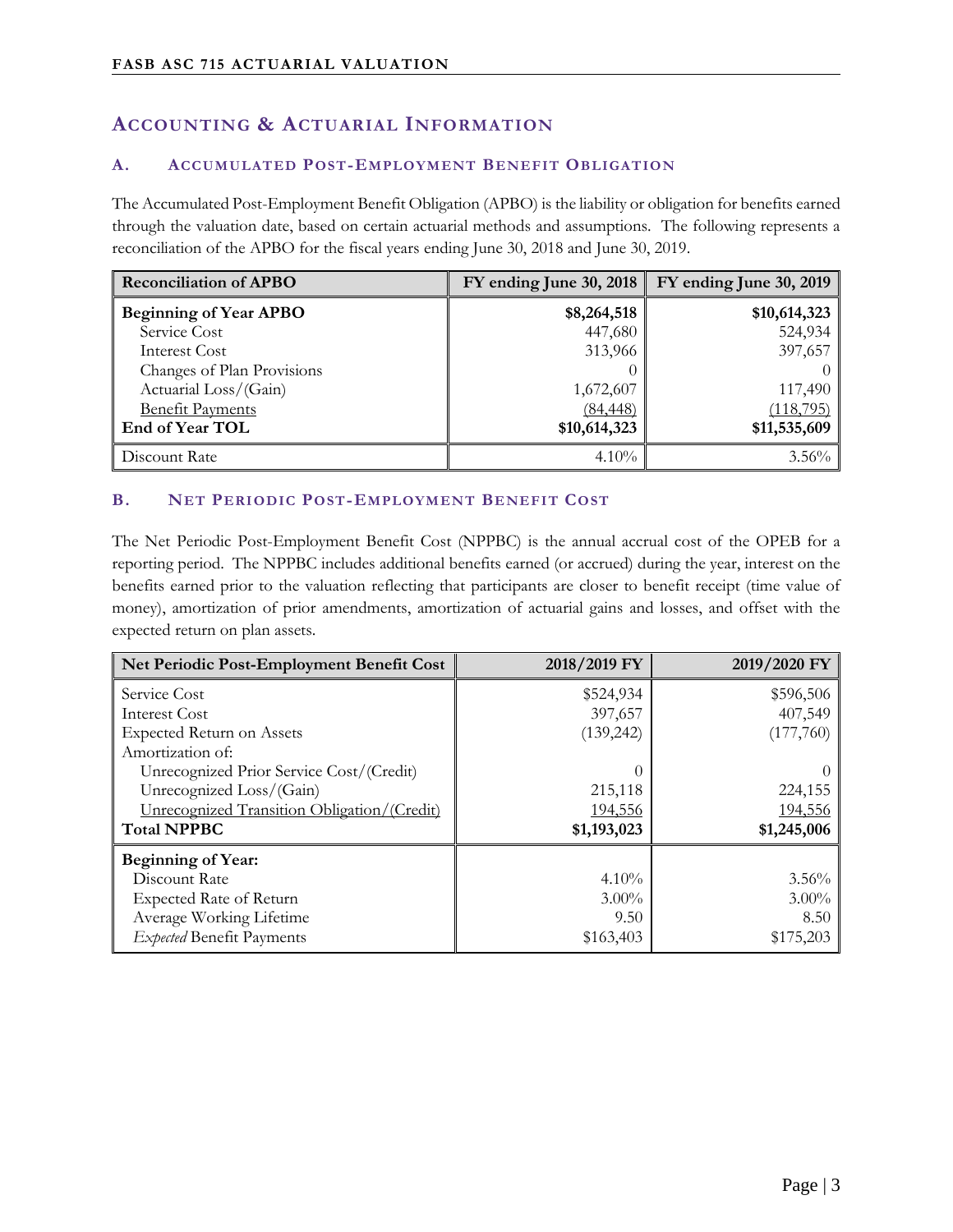#### **C. ACCUMULATED OTHER COMPREHENSIVE INCOME**

Differences between expected and actual valuation results are deferred as Accumulated Other Comprehensive Income (AOCI) and amortized as components of future NPPBC's. The table below reconciles items included in AOCI, including the (Accrued)/Prepaid Expense which is a measure of the cumulative difference between the trust cash contributions to the accounting expenses.

| <b>Reconciliation of AOCI</b>                                                                                                                           | FY ending June 30, 2018                                        | FY ending June 30, 2019                                       |
|---------------------------------------------------------------------------------------------------------------------------------------------------------|----------------------------------------------------------------|---------------------------------------------------------------|
| <b>Unrecognized Prior Service Cost/(Credit)</b><br>Beginning of year<br>Amortization<br><u>New prior service cost/(credit)</u><br>End of Year           | \$0<br>\$0                                                     | \$0<br>\$0                                                    |
| Unrecognized Actuarial Loss/(Gain)<br>Beginning of year<br>Amortization<br>New experience actuarial loss/(gain)<br>New asset loss/(gain)<br>End of Year | \$1,363,587<br>(57, 142)<br>1,672,607<br>53,573<br>\$3,032,625 | \$3,032,625<br>(215, 118)<br>117,490<br>46,123<br>\$2,981,120 |
| <b>Unrecognized Transition Obligation</b><br>Beginning of year<br>Amortization<br>New transition obligation<br>End of Year                              | \$3,696,562<br>(194, 556)<br>\$3,502,006                       | \$3,502,006<br>(194, 556)<br>\$3,307,450                      |
| Prepaid/(Accrued) Expense<br>Beginning of year<br><b>NPPBC</b><br>Employer trust contributions<br>Benefit payments outside of trust<br>End of Year      | $(\$72,590)$<br>(888, 222)<br>878,101<br>84,448<br>\$1,737     | \$1,737<br>(1, 193, 023)<br>1,128,301<br>118,795<br>\$55,810  |

#### **D. RECONCILIATION OF OPEB ASSETS**

The following details a reconciliation of trust assets related to the OPEB for the fiscal years ending June 30, 2018 and June 30, 2019.

| <b>Reconciliation of Assets</b> | $FY$ ending June 30, 2018 | FY ending June 30, 2019 |
|---------------------------------|---------------------------|-------------------------|
| <b>Trust Assets</b>             |                           |                         |
| Beginning of year               | \$3,131,779               | \$4,081,429             |
| Employer contributions          | 878,101                   | 1,128,301               |
| Employee contributions          |                           |                         |
| Benefit payments                |                           |                         |
| <b>Actual Return on assets</b>  | <u>71,549</u>             | <u>93,119</u>           |
| End of year                     | \$4,081,429               | \$5,302,849             |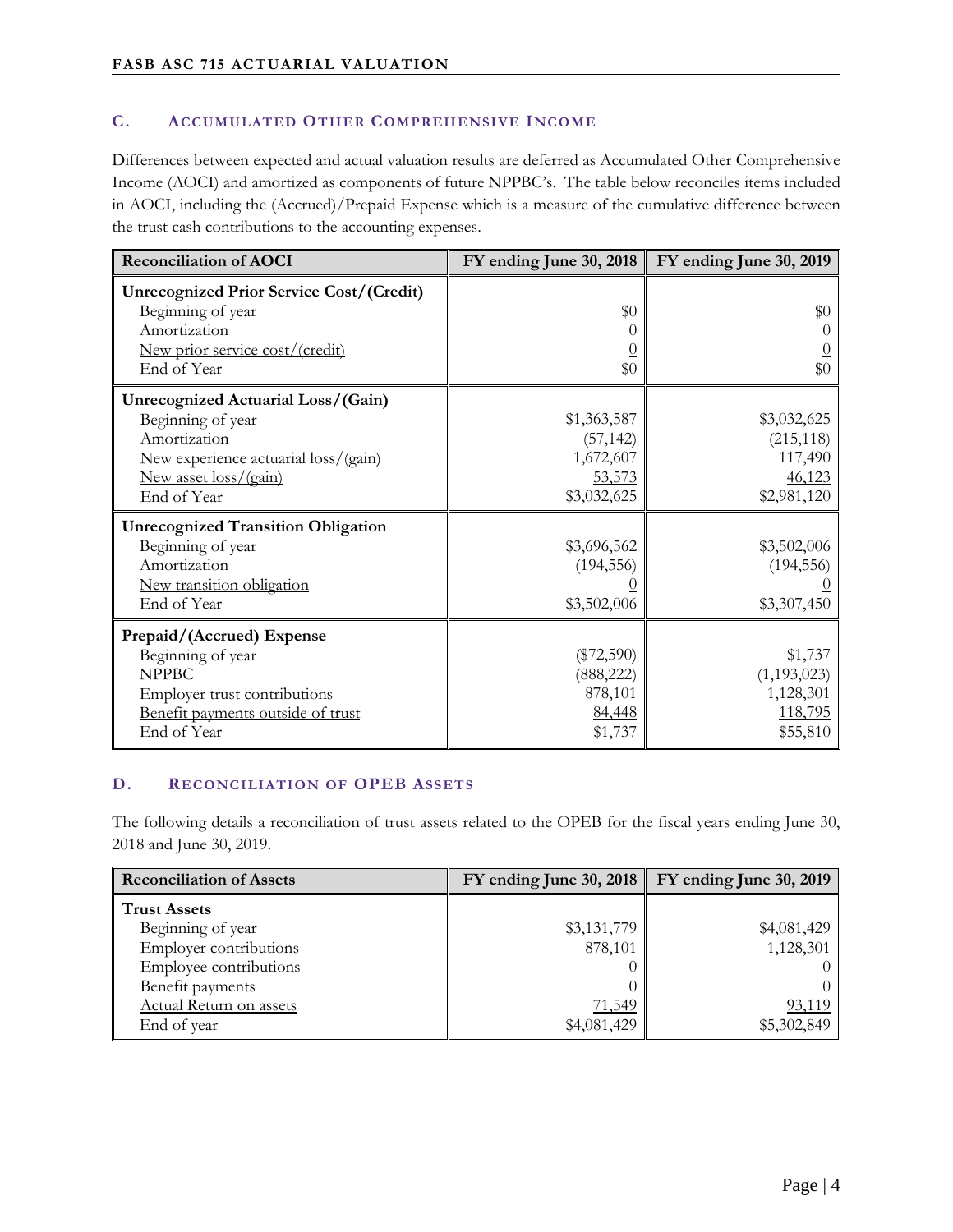#### **E. SUPPLEMENTAL INFORMATION**

A 1% change in the assumed healthcare trend rates would have the following effects on the disclosures for the current year.

| <b>Fiscal Year ending June 30, 2019</b> | $1\%$ increase | $1\%$ decrease  |
|-----------------------------------------|----------------|-----------------|
| <b>APBO</b>                             | \$1,445,932    | $(\$1,255,863)$ |
| Service Cost plus Interest Cost         | \$136,550      | (\$115,713)     |

The following table summarizes the current and noncurrent liability for the fiscal years ending June 30, 2018 and June 30, 2019.

|                      |              | $\text{FY}$ ending June 30, 2018 $\mid$ FY ending June 30, 2019 |
|----------------------|--------------|-----------------------------------------------------------------|
| Current Liability    | \$190,779    | \$163,403                                                       |
| Noncurrent Liability | \$10,423,544 | \$11,372,206                                                    |

The following benefit payments are expected over the next ten fiscal periods.

| <b>Fiscal Year ending</b>       | <b>Expected Payments</b> |
|---------------------------------|--------------------------|
| June 30, 2020                   | \$175,203                |
| June 30, 2021                   | 200,751                  |
| June 30, 2022                   | 227,260                  |
| June 30, 2023                   | 253,338                  |
| June 30, 2024                   | 261,559                  |
| June 30, $2025 -$ June 30, 2029 | \$1,363,119              |

Fenton Schools are expected to contribute \$1,245,000 to the trust for the fiscal year ending June 30, 2020.

The following table summarizes amounts expected to be amortized out of AOCI through the Net Periodic Post-Employment Benefit Cost during fiscal year 2020.

| AOCI                                        | <b>Amortization Amount</b> |
|---------------------------------------------|----------------------------|
| Unrecognized Prior Service Cost/(Credit)    |                            |
| Unrecognized Actuarial Loss/(Gain)          | 224,155                    |
| Unrecognized Transition Obligation/(Credit) | 194,556                    |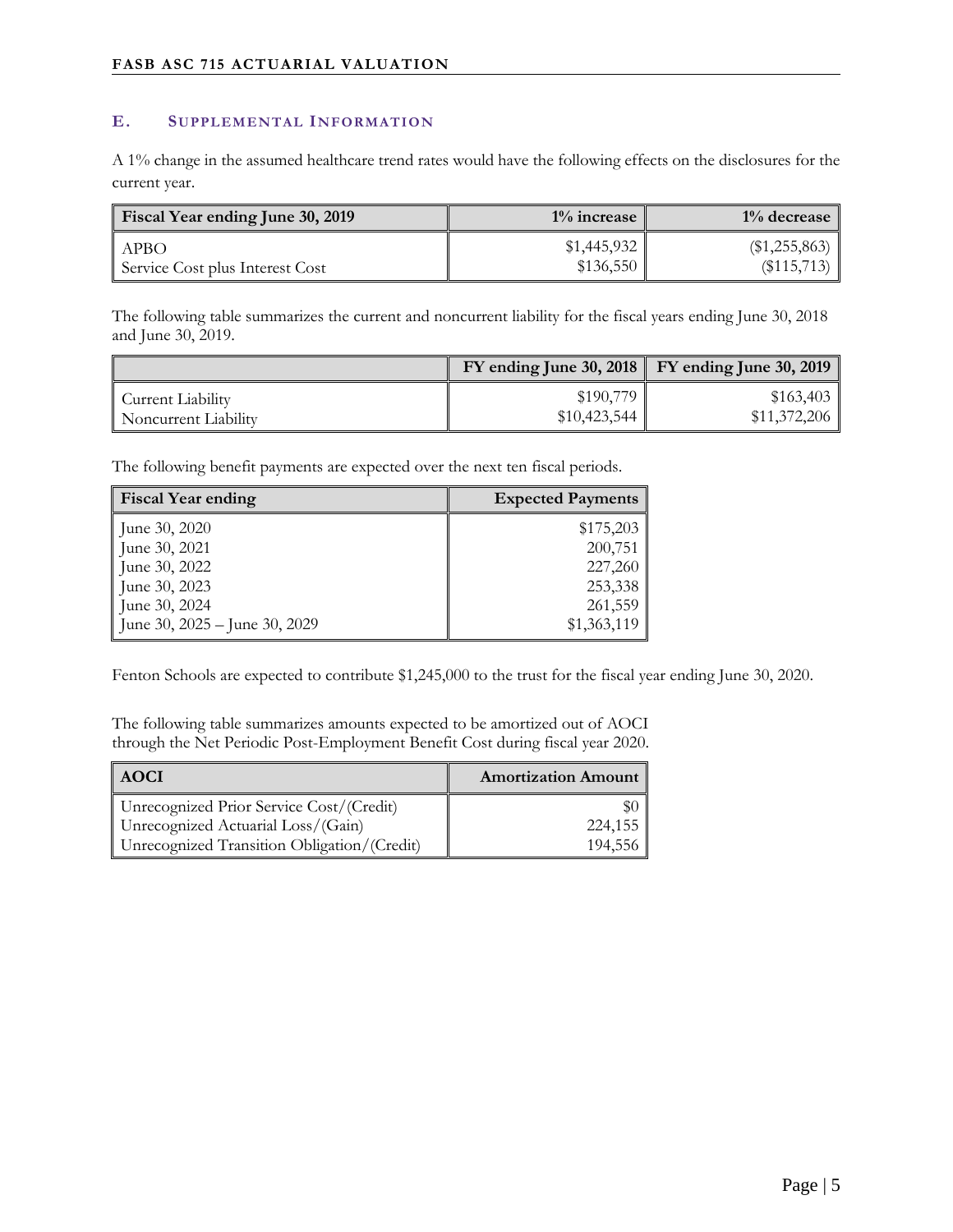# **CENSUS INFORMATION**

The following table summarizes active and retiree demographic information:

|                                         | Participants    |
|-----------------------------------------|-----------------|
| <b>Actives</b>                          |                 |
| Fully Eligible to Receive Plan Benefits | 56              |
| <b>Not Fully Eligible</b>               | <u>151</u>      |
| Total                                   | 207             |
|                                         |                 |
| <b>Retirees</b>                         |                 |
| Under Age 65                            | $\overline{2}$  |
| Age 65 or over                          |                 |
| Total Receiving Plan Benefits           | $\frac{19}{21}$ |
| Total                                   | 228             |

|                 | <b>Actives</b> | <b>Retirees</b> | Total |
|-----------------|----------------|-----------------|-------|
| Average Age     | 38.77          | 70.87           | 41.73 |
| Average Service | 8.77           | N/A             | N/A   |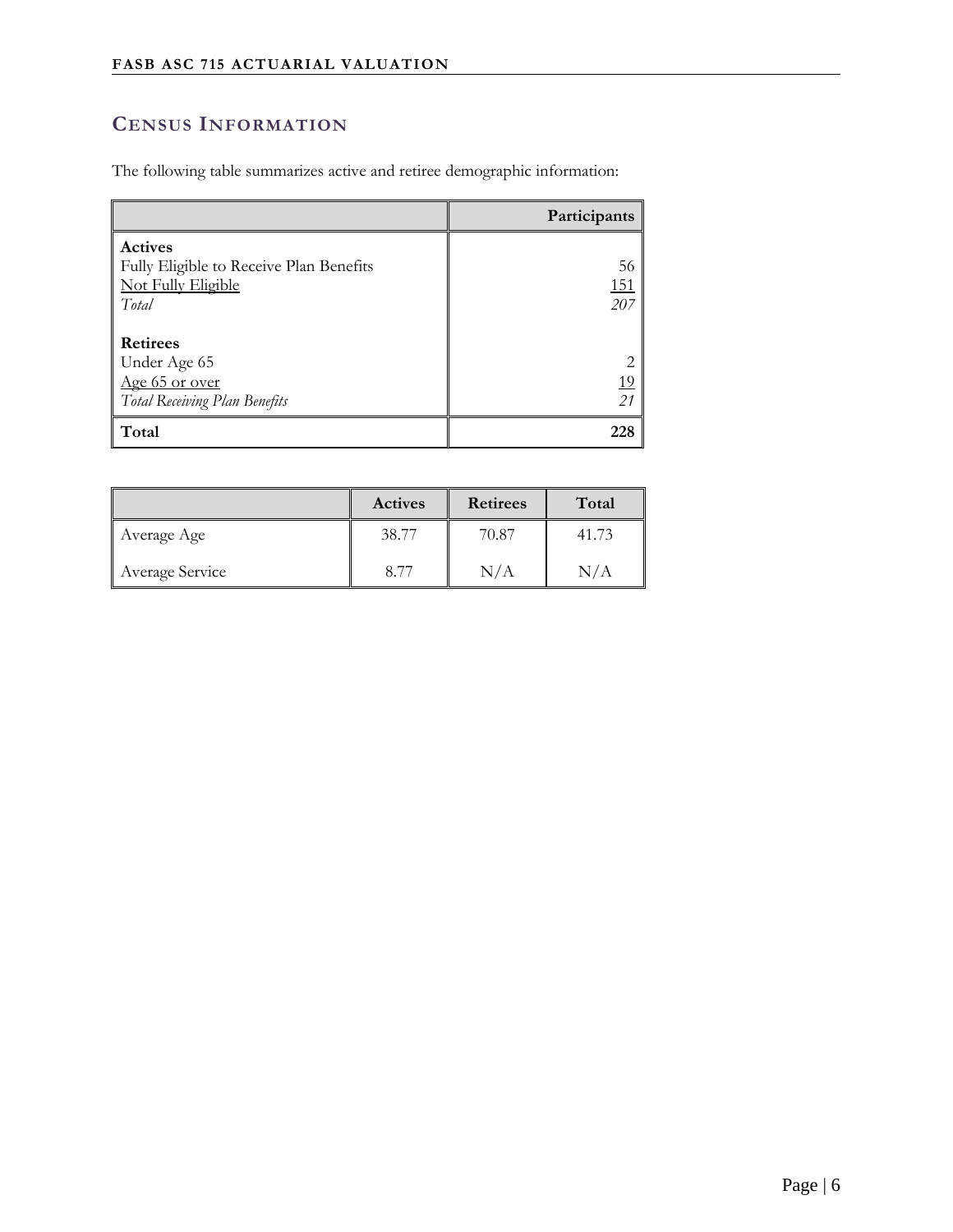# **SUMMARY OF ACTUARIAL METHODS AND ASSUMPTIONS**

#### **Actuarial Cost Method**

This valuation was prepared using the projected unit credit actuarial cost method. Under this method the actuarial accrued liability is equal to the present value of all benefits actually expected to be paid from the plan multiplied by a fraction, the numerator of which is the number of years of service worked and the denominator of which is the total number of years of service that will be worked when the employee reaches full benefit eligibility age. The service cost is equal to the present value of all benefits actually expected to be paid divided by the total number of years of service that will be worked when the employee reaches full benefit eligibility age. The actuarial accrued liability is called the Accumulated Post-Employment Benefit Obligation ("APBO") and the present value of all benefits actually expected to be paid is called the Expected Post-Employment Benefit Obligation ("EPBO").

#### **Amortization Method**

- Items subject to deferred recognition are amortized on a straight-line basis. Actuarial gains and losses use the average remaining service period of active employees expected to receive benefits from the plan. Cumulative gains and losses are accumulated and reflected in the Net Periodic Post-Employment Benefit Cost when the cumulative gain or loss becomes significant. Under ASC 715, the threshold for recognizing gains and losses is the greater of 10% of the APBO, or 10% of the market related value of assets.
- The transition obligation results from adoption of the ASC 715 accounting standard, and is amortized over a 20 year period.
- The prior service cost reflects the cost of benefits granted through an amendment to the plan, and is amortized over the average remaining service period to full eligibility of the active participants.

#### **Economic Assumptions**

#### **A. DISCOUNT RATE**

The rate used to discount liabilities is 3.56%, which was determined by a cash flow matching analysis using plan specific expected benefit payments and spot rates from the FTSE Pension Discount Curve as of June 30, 2019.

#### **B. EXPECTED-LONG TERM RATE OF RETURN**

The rate used for the expected return on assets component of the Net Periodic Post-Employment Benefit Cost is 3.00%. This rate was developed based on long-term capital market assumptions in published papers from industry experts.

#### **C. MORBIDITY**

Expected medical claims are assumed to increase based on the June 2013 Society of Actuaries Study entitled "Health Care Costs – From Birth to Death". Pre-age 65 morbidity rates were based on modified rates from the HMO and PPO costs contained in Chart 3. Post-age 65 morbidity rates are not applicable because it is assumed that future retirees will elect the community rated Kaiser Medicare Advantage plan.

#### **D. MARRIAGE**

Spouses were assumed where current benefit elections indicated spousal coverage. If spouse date of birth was not provided, the spouse is assumed to be the same age as the participant.

#### **E. SALARY SCALE**

There are no liabilities dependent on salary, therefore no salary increase rate is assumed.

#### **F. NEW RETIREE ELECTIONS**

It is assumed that new pre-age 65 retirees select coverage consistent with their active election. For post-age 65 coverage, retirees are assumed to elect the Kaiser Medicare Advantage plan.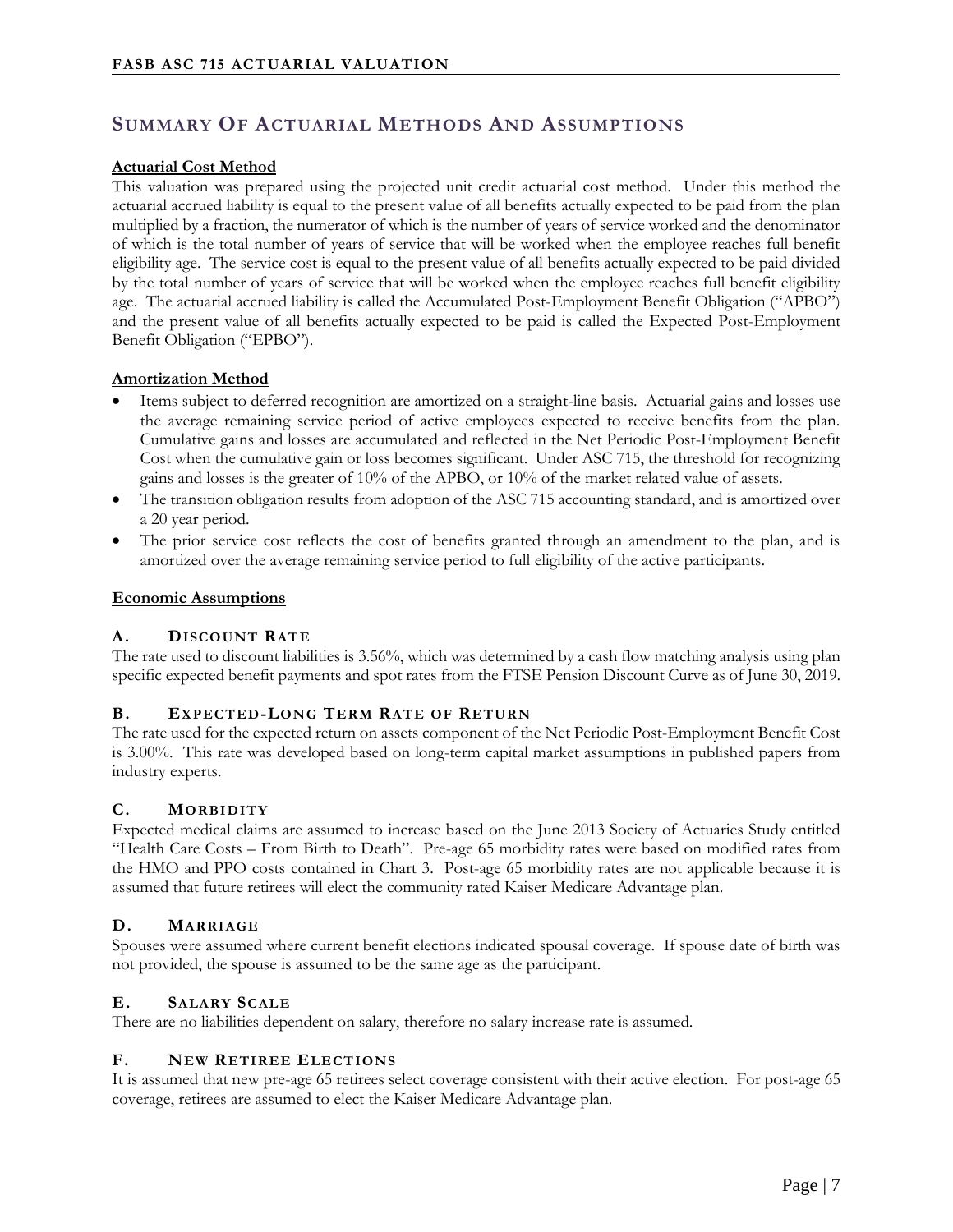### **SUMMARY OF ACTUARIAL METHODS AND ASSUMPTIONS** *(CONTINUED)*

#### **G. TREND RATE**

The healthcare trend assumption reflects healthcare cost inflation expected to impact the plan based on forecast information in published papers from industry experts (actuaries, health economists, etc.). This research, combined with the Fenton Schools historical premium rate experience, suggests a 6.75% medical cost increase for the 2019-2020 fiscal year, grading down to an ultimate rate of 4.50% for the 2028-2029 fiscal year and beyond. Dental and Vision costs are assumed to increase at 4.50% each year.

| <b>Fiscal Year</b>   | <b>Medical Trend</b> | Dental and<br><b>Vision Trend</b> |
|----------------------|----------------------|-----------------------------------|
| 2019-2020            | $6.75\%$             | $4.50\%$                          |
| 2020-2021            | $6.50\%$             | $4.50\%$                          |
| 2021-2022            | $6.25\%$             | $4.50\%$                          |
| 2022-2023            | $6.00\%$             | $4.50\%$                          |
| 2023-2024            | $5.75\%$             | $4.50\%$                          |
| 2024-2025            | $5.50\%$             | $4.50\%$                          |
| 2025-2026            | $5.25\%$             | $4.50\%$                          |
| 2026-2027            | $5.00\%$             | $4.50\%$                          |
| 2027-2028            | $4.75\%$             | $4.50\%$                          |
| 2028-2029 and beyond | $4.50\%$             | $4.50\%$                          |

#### **H. MORTALITY RATES**<sup>1</sup>

Select mortality rates are listed below:

| CalSTRS* |         |                |         |         | <b>CalPERS</b> |         |         |                |
|----------|---------|----------------|---------|---------|----------------|---------|---------|----------------|
|          |         | Male           | Female  |         | Male           |         | Female  |                |
| Age      | Active  | <b>Retired</b> | Active  | Retired |                | Retired | Active  | <b>Retired</b> |
| 25       | 0.00023 | 0.00000        | 0.00013 | 0.00000 | 0.00029        | 0.00029 | 0.00011 | 0.00011        |
| 30       | 0.00033 | 0.00000        | 0.00014 | 0.00000 | 0.00038        | 0.00038 | 0.00015 | 0.00015        |
| 35       | 0.00034 | 0.00000        | 0.00018 | 0.00000 | 0.00049        | 0.00049 | 0.00027 | 0.00027        |
| 40       | 0.00057 | 0.00000        | 0.00034 | 0.00000 | 0.00064        | 0.00064 | 0.00037 | 0.00037        |
| 45       | 0.00076 | 0.00000        | 0.00041 | 0.00000 | 0.00080        | 0.00080 | 0.00054 | 0.00054        |
| 50       | 0.00103 | 0.00114        | 0.00063 | 0.00073 | 0.00116        | 0.00372 | 0.00079 | 0.00346        |
| 55       | 0.00143 | 0.00164        | 0.00093 | 0.00118 | 0.00172        | 0.00437 | 0.00120 | 0.00410        |
| 60       | 0.00238 | 0.00300        | 0.00179 | 0.00254 | 0.00255        | 0.00671 | 0.00166 | 0.00476        |
| 65       | 0.00435 | 0.00596        | 0.00368 | 0.00468 | 0.00363        | 0.00928 | 0.00233 | 0.00637        |
| 70       | 0.01411 | 0.01095        | 0.01099 | 0.00864 | 0.00623        | 0.01339 | 0.00388 | 0.00926        |
| 75       | 0.00000 | 0.01886        | 0.00000 | 0.01451 | 0.01057        | 0.02316 | 0.00623 | 0.01635        |
| 80       | 0.00000 | 0.03772        | 0.00000 | 0.02759 | 0.01659        | 0.03977 | 0.00939 | 0.03007        |
| 85       | 0.00000 | 0.07619        | 0.00000 | 0.05596 | 0.00000        | 0.07122 | 0.00000 | 0.05418        |
| 90       | 0.00000 | 0.14212        | 0.00000 | 0.11702 | 0.00000        | 0.13044 | 0.00000 | 0.10089        |
| 95       | 0.00000 | 0.22860        | 0.00000 | 0.17780 | 0.00000        | 0.21658 | 0.00000 | 0.17698        |
| 100      | 0.00000 | 1.00000        | 0.00000 | 1.00000 | 0.00000        | 0.32222 | 0.00000 | 0.28151        |
| 105      | 0.00000 | 1.00000        | 0.00000 | 1.00000 | 0.00000        | 0.46691 | 0.00000 | 0.43491        |
| $>=110$  | 0.00000 | 1.00000        | 0.00000 | 1.00000 | 0.00000        | 1.00000 | 0.00000 | 1.00000        |

\* Future retirees are valued with a two-year age setback.

 $\overline{a}$ <sup>1</sup> Per the most recent experience studies performed for CalSTRS and CalPERS.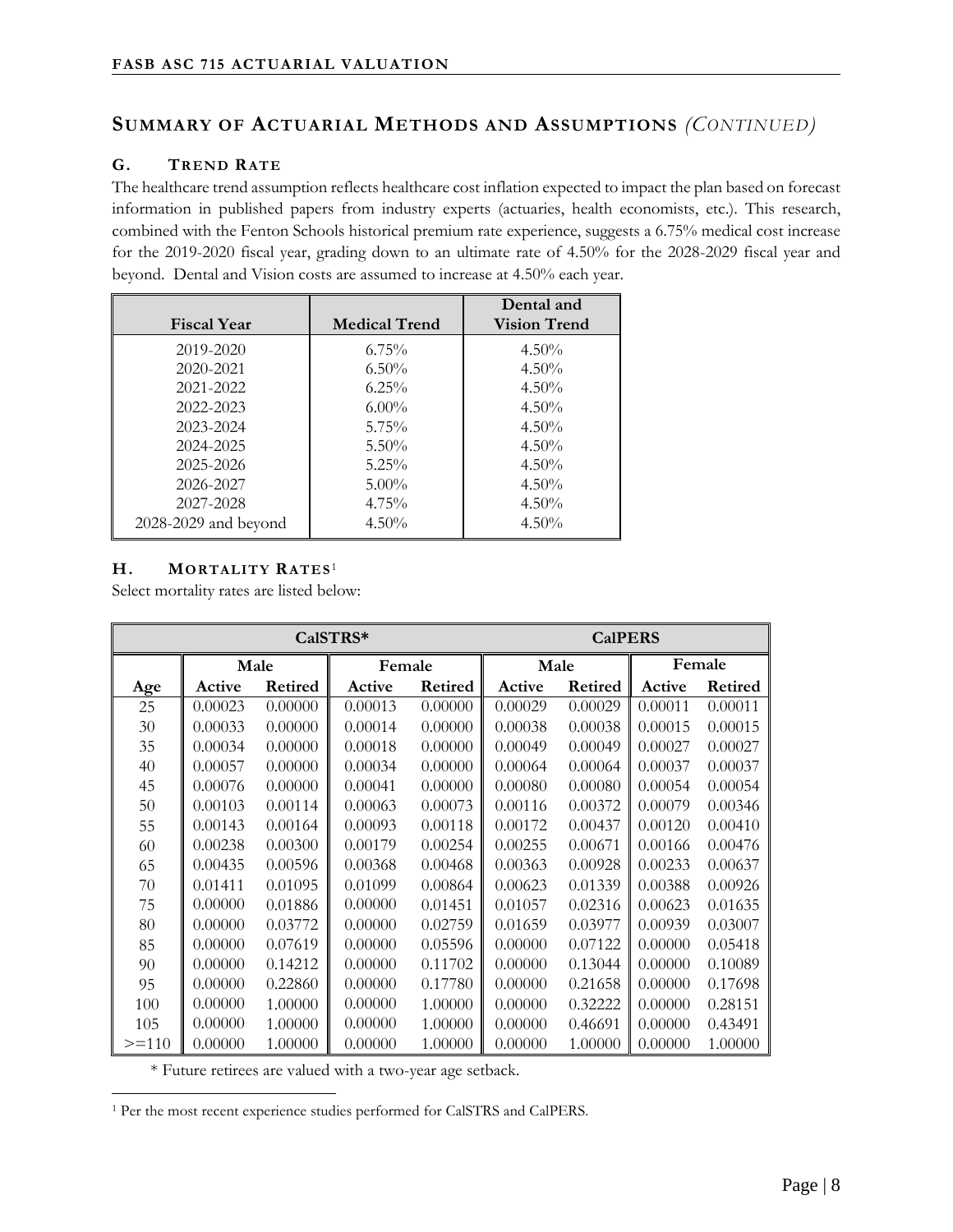# **SUMMARY OF ACTUARIAL METHODS AND ASSUMPTIONS** *(CONTINUED)*

#### **I. RETIREMENT RATES**<sup>2</sup>

Select retirements per 100 employees are listed below:

| <b>CalSTRS</b> |       |                |       |               |  |  |
|----------------|-------|----------------|-------|---------------|--|--|
|                |       | Under 30 Years |       | Over 30 Years |  |  |
| Age            | Male  | Female         | Male  | Female        |  |  |
| 50             | 0.0   | 0.0            | 1.5   | 2.5           |  |  |
| 55             | 2.7   | 4.5            | 8.0   | 9.0           |  |  |
| 60             | 6.3   | 9.0            | 27.0  | 31.0          |  |  |
| 65             | 13.5  | 14.4           | 32.5  | 37.5          |  |  |
| 70             | 10.8  | 13.5           | 30.0  | 35.0          |  |  |
| 75             | 100.0 | 100.0          | 100.0 | 100.0         |  |  |

\* For participants with 25 years of service, but less than 28 years, the assumed retirement rates are twice that of the above rates.

| <b>CalPERS</b> |                         |      |      |      |      |      |  |  |  |
|----------------|-------------------------|------|------|------|------|------|--|--|--|
|                | <b>Years of Service</b> |      |      |      |      |      |  |  |  |
| Age            | 5                       | 10   | 15   | 20   | 25   | 30   |  |  |  |
| 50             | 0.4                     | 0.7  | 1.1  | 1.2  | 1.3  | 1.5  |  |  |  |
| 55             | 2.1                     | 4.2  | 5.8  | 6.9  | 7.7  | 8.6  |  |  |  |
| 60             | 3.3                     | 6.6  | 9.2  | 10.9 | 12.1 | 13.5 |  |  |  |
| 65             | 8.0                     | 15.8 | 22.1 | 26.1 | 29.1 | 32.6 |  |  |  |
| 70             | 7.1                     | 14.0 | 19.6 | 23.1 | 25.8 | 28.9 |  |  |  |
| 75             | 6.7                     | 13.2 | 18.4 | 21.8 | 24.3 | 27.2 |  |  |  |

 $\overline{a}$ 

<sup>2</sup> Per the most recent experience studies performed for CalSTRS and CalPERS.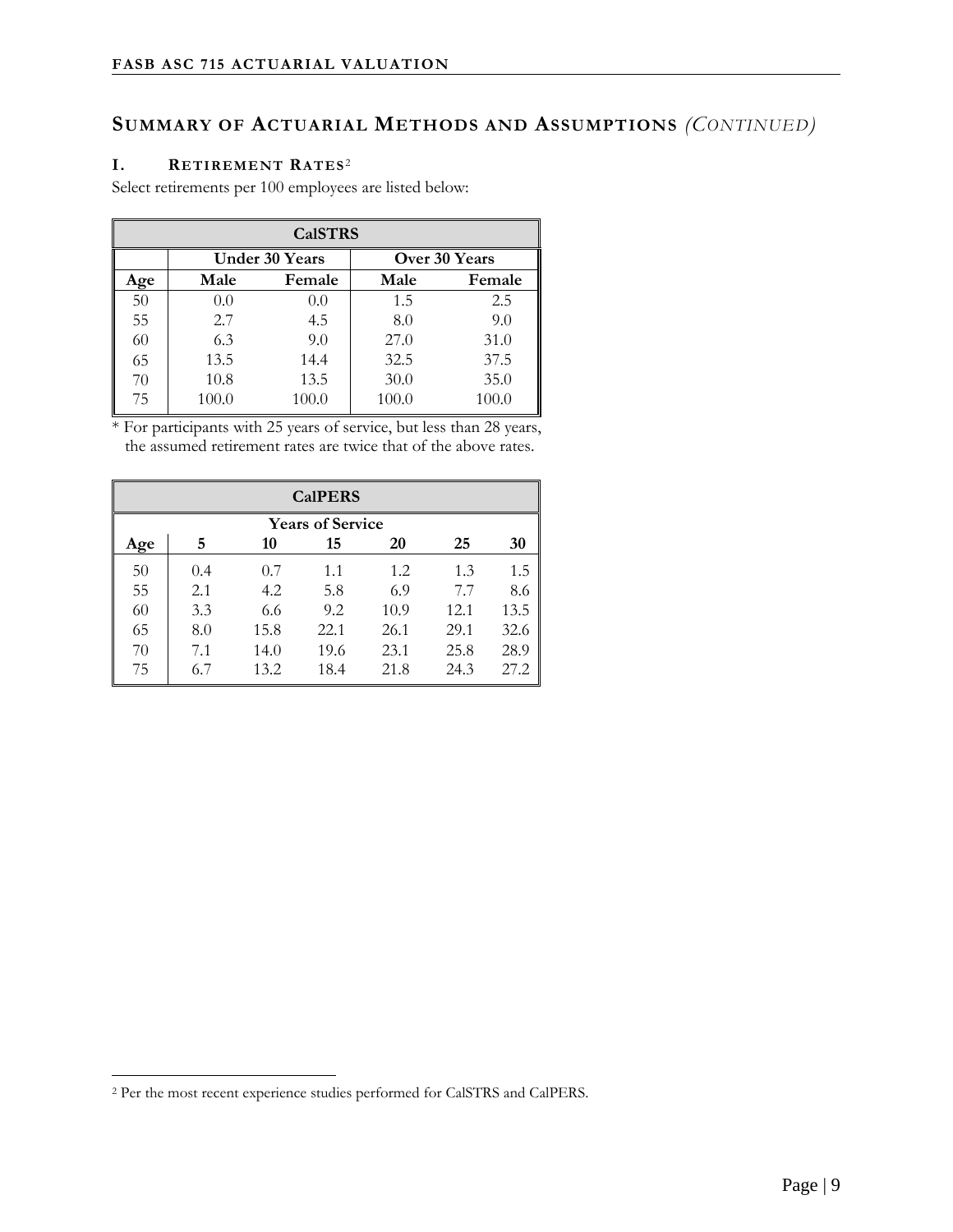# **SUMMARY OF ACTUARIAL METHODS AND ASSUMPTIONS** *(CONTINUED)*

#### **J. TERMINATION RATES**<sup>3</sup>

Select terminations per 100 employees are listed below:

| <b>CalSTRS</b>             |      |        |  |  |  |  |
|----------------------------|------|--------|--|--|--|--|
| Years of<br><b>Service</b> | Male | Female |  |  |  |  |
| 0                          | 16.0 | 15.0   |  |  |  |  |
|                            | 11.0 | 9.0    |  |  |  |  |
| $\mathbf{2}$               | 8.5  | 7.0    |  |  |  |  |
| 3                          | 6.3  | 5.5    |  |  |  |  |
| 4                          | 4.0  | 4.0    |  |  |  |  |
| 5                          | 3.5  | 3.0    |  |  |  |  |
| 10                         | 1.8  | 1.8    |  |  |  |  |
| 15                         | 1.2  | 1.2    |  |  |  |  |
| 20                         | 0.9  | 0.9    |  |  |  |  |
| 25                         | 0.7  | 0.7    |  |  |  |  |
| 30                         | 0.6  | 0.6    |  |  |  |  |

| <b>CalPERS</b>                    |                                     |     |     |  |  |  |
|-----------------------------------|-------------------------------------|-----|-----|--|--|--|
| <b>Years of</b><br><b>Service</b> | <b>Entry Ages</b><br>30<br>40<br>20 |     |     |  |  |  |
| 5                                 | 8.1                                 | 6.3 | 4.1 |  |  |  |
| 10                                | 2.0                                 | 1.6 | 0.9 |  |  |  |
| 15                                | 1.1                                 | 0.8 | 0.3 |  |  |  |
| 20                                | 0.6                                 | 0.4 | 0.2 |  |  |  |
| 25                                | 2.3                                 | 0.2 | 0.1 |  |  |  |
| 30                                | 0.1                                 | 0.1 | 0.1 |  |  |  |

 $\overline{a}$ 

<sup>3</sup> Per the most recent experience studies performed for CalSTRS and CalPERS.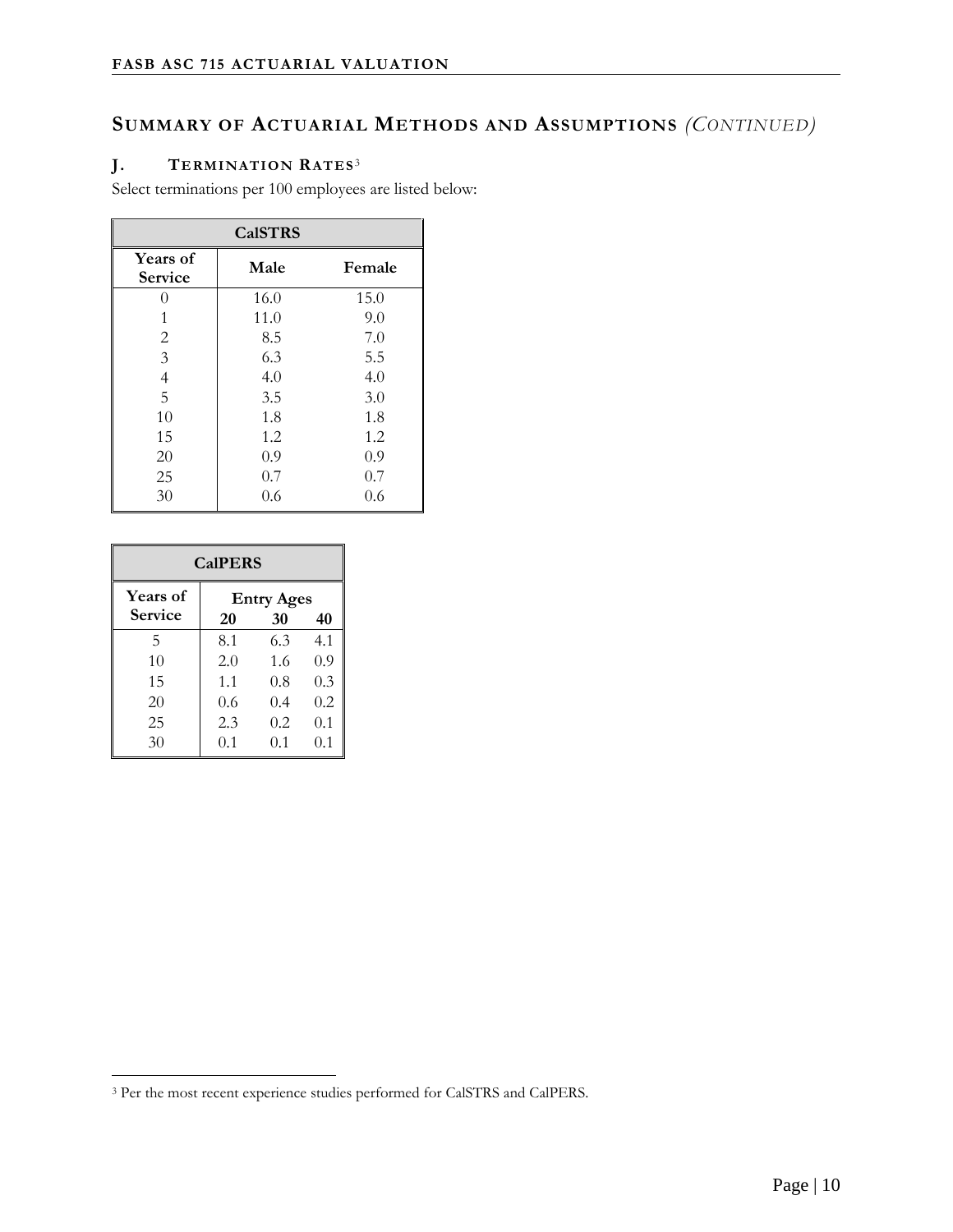# **SUMMARY OF PLAN PROVISIONS**

The following summary of plan provisions represents our understanding of the Fenton Charter Public Schools **(Fenton Schools)** substantive plan.

Employees who retire from the Fenton Schools may be eligible for post-employment medical, dental, and vision benefits pursuant to the provisions below.

#### **TIER ONE EMPLOYEES**

#### **ELIGIBILITY**

- Retire from active service.
- Hired as a full-time employee of the Los Angeles Unified School District (LAUSD) on or before May 31, 1992 and resigned from the LAUSD to work at the Fenton Schools from the time of resignation from the LAUSD until the time of retirement.
- Hired as a full-time employee of the LAUSD after May 31, 1992 and resigned from the LAUSD to work at the Fenton Schools by June 30, 2007. An employee must also have age and years of qualifying service totaling 80 by the time of retirement, with continuous service at the Fenton Schools from the time of resignation from LAUSD until the time of retirement.
- Upon reaching age 65, retirees and spouses must enroll in Medicare Parts A and B.

#### **DEPENDENT ELIGIBILITY** Spouse Only

#### **SURVIVOR ELIGIBILITY** None

**BENEFITS**

- Retirees meeting Tier One eligibility conditions are offered a lifetime subsidy by the Fenton Schools for medical, dental, and vision coverage for the retiree and spouse.
- Effective July 1, 2019, if an employee retires prior to the age of 65, the retiree will continue in the medical benefits plan in which he/she was enrolled prior to retirement, but be enrolled in the group coverage for "early retirees". If the cost for the "early retirees" group should increase by more than 20% compared to the "actives" group, the retiree will pay the difference in premium between "early retirees" and "active employees".
- Effective July 1, 2019, if the spouse is younger than the employee, and therefore cannot enroll in Medicare when the retiree enrolls in Medicare, the spouse will identify a medical insurance plan of his/her choice, and Fenton will pay up to the same amount being paid for the retiree. The remaining amount for the spouse's medical insurance will be the responsibility of the retiree. Upon reaching age 65, the spouse will enroll in Medicare and enroll in the same plan as the retiree.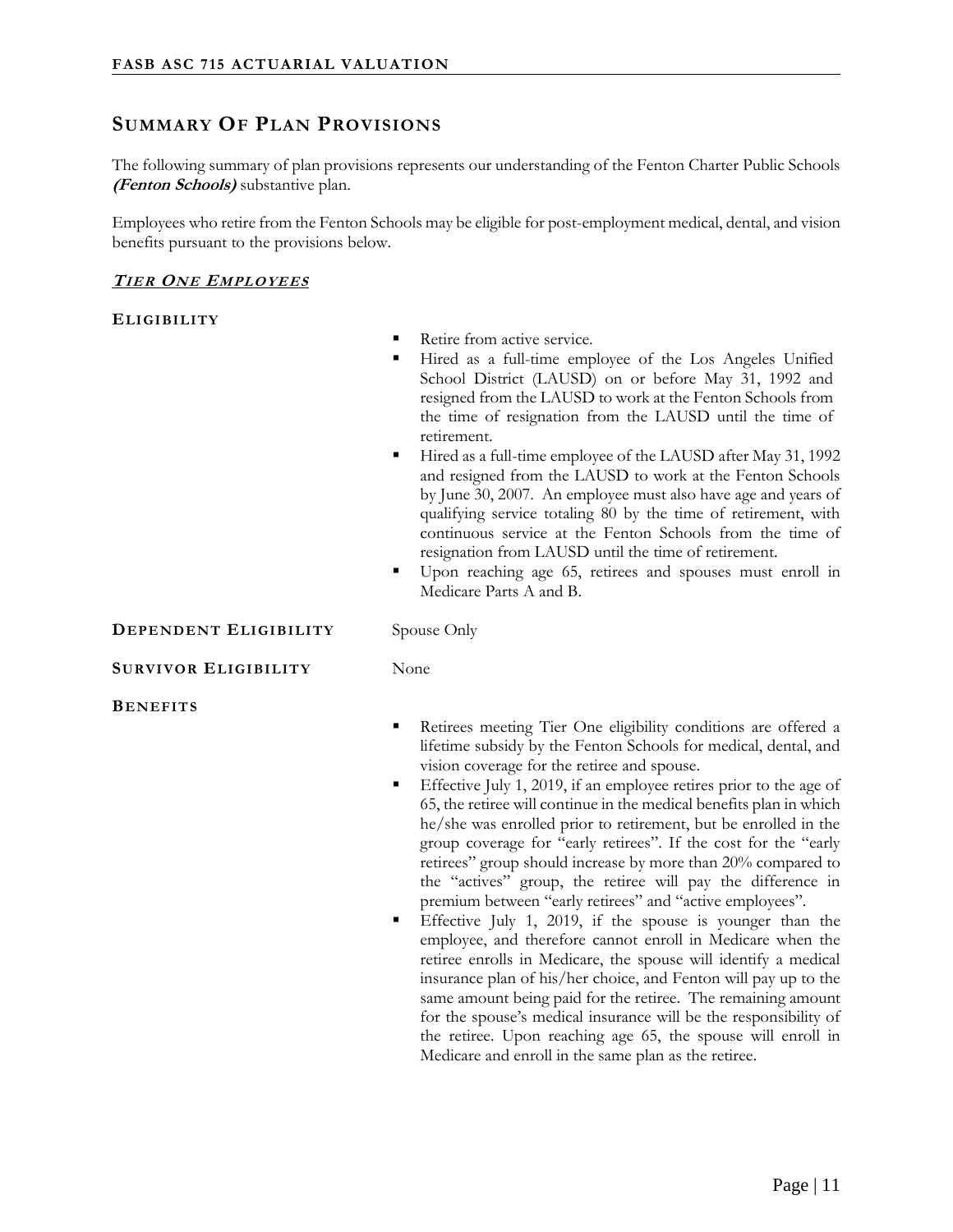#### **SUMMARY OF PLAN PROVISIONS** *(CONTINUED)*

#### **TIER TWO EMPLOYEES**

#### **ELIGIBILITY**

- Retire from active service.
- At least 15 years of service in a California Public School.
- Hired prior to July 1, 2007.
- Not eligible for Tier One.
- Upon reaching age 65, retirees and spouses must enroll in Medicare Parts A and B.

#### **DEPENDENT ELIGIBILITY** Spouse Only

#### **SURVIVOR ELIGIBILITY** None

#### **BENEFITS**

- Retirees meeting Tier Two eligibility conditions are offered a 15% lifetime subsidy by the Fenton Schools up to a \$15,000 annual cap for medical, dental, and vision coverage for the retiree and spouse.
- Retirees with more than 20 years of service at a California Public School receive a subsidy based on their years of service at retirement. A percentage subsidy is determined by multiplying the total years of service by 2 and adding the amount of years of service at the Fenton Schools. For example, an employee with 25 total years of service at retirement, with 10 years at the Fenton Schools, would receive a 60% lifetime subsidy by the Fenton Schools up to a \$15,000 annual cap for medical, dental, and vision coverage for the retiree and spouse.
- If the subsidy percentage amount totals over 100, benefits will be covered at 100% with no annual cap on these benefits.
- Effective July 1, 2019, if an employee retires prior to the age of 65, the retiree will continue in the medical benefits plan in which he/she was enrolled prior to retirement, but be enrolled in the group coverage for "early retirees". If the cost for the "early retirees" group should increase by more than 20% compared to the "actives" group, the retiree will pay the difference in premium between "early retirees" and "active employees".
- Effective July 1, 2019, if the spouse is younger than the employee, and therefore cannot enroll in Medicare when the retiree enrolls in Medicare, the spouse will identify a medical insurance plan of his/her choice, and Fenton will pay up to the same amount being paid for the retiree. The remaining amount for the spouse's medical insurance will be the responsibility of the retiree. Upon reaching age 65, the spouse will enroll in Medicare and enroll in the same plan as the retiree.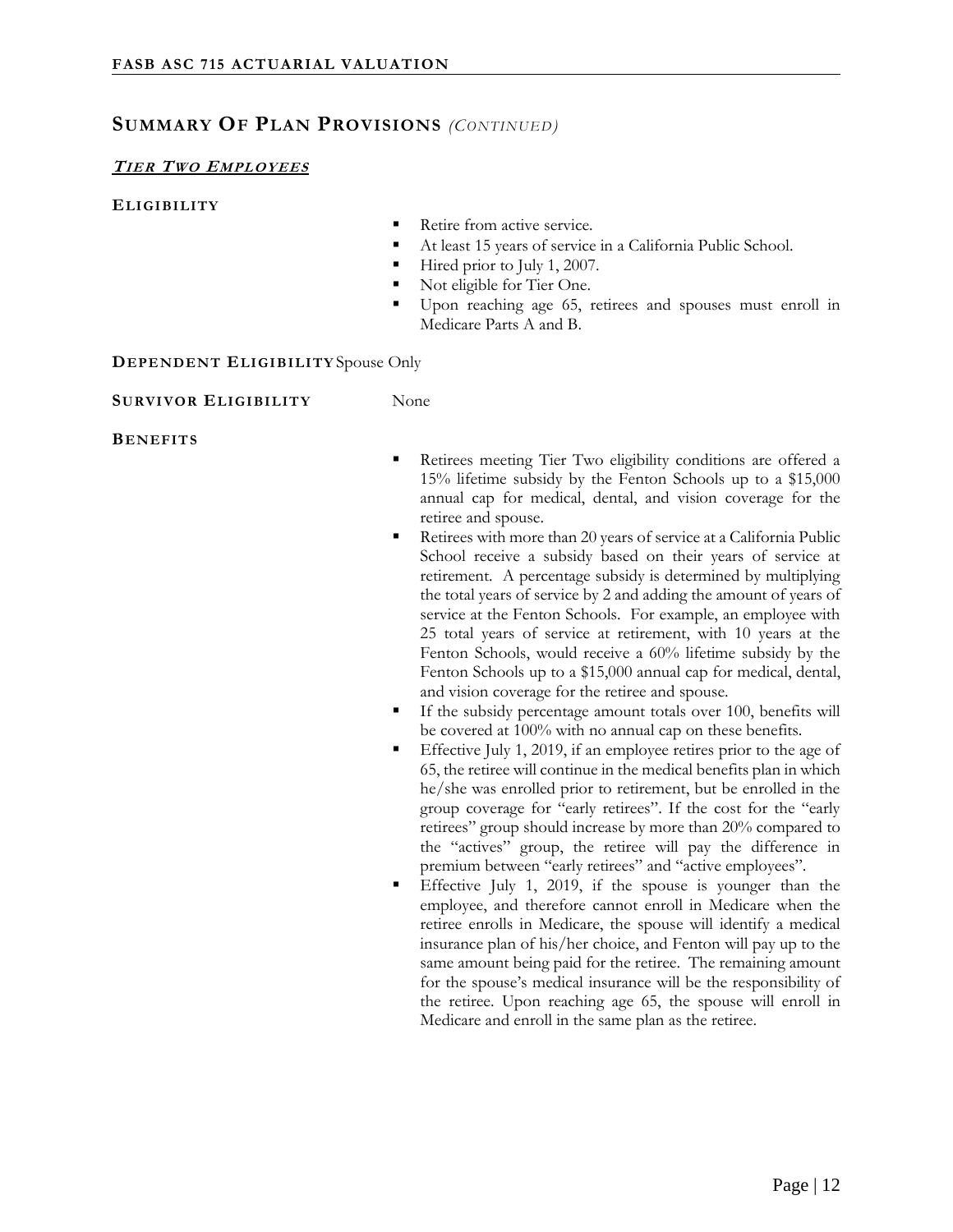#### **SUMMARY OF PLAN PROVISIONS** *(CONTINUED)*

#### **TIER THREE EMPLOYEES**

#### **ELIGIBILITY**

- Retire from active service.
- At least 20 years of service in a California Public School.
- Hired on or after July 1, 2007.
- Not eligible for Tier One or Tier Two.

**DEPENDENT ELIGIBILITY** Spouse only for pre-2012 hires, none thereafter.

**SURVIVOR ELIGIBILITY** None

**BENEFITS**

- Retirees meeting Tier Three eligibility conditions are offered a 20% subsidy by the Fenton Schools up to a \$15,000 annual cap for medical, dental, and vision coverage for the retiree and spouse.
- Retirees with more than 30 years of service at a California Public School receive a subsidy based on their years of service at retirement. A percentage subsidy is determined by multiplying the total years of service by 2 and adding the amount of years of service at the Fenton Schools. For example, an employee with 35 total years of service at retirement, with 10 years at the Fenton Schools, would receive an 80% subsidy by the Fenton Schools up to a \$15,000 annual cap for medical, dental, and vision coverage for the retiree and spouse.
- If the subsidy percentage amount totals over 100, benefits will be covered at 100% with no annual cap on these benefits.
- Effective July 1, 2019, if an employee retires prior to the age of 65, the retiree will continue in the medical benefits plan in which he/she was enrolled prior to retirement, but be enrolled in the group coverage for "early retirees". If the cost for the "early retirees" group should increase by more than 20% compared to the "actives" group, the retiree will pay the difference in premium between "early retirees" and "active employees".
- Benefits cease at age 65.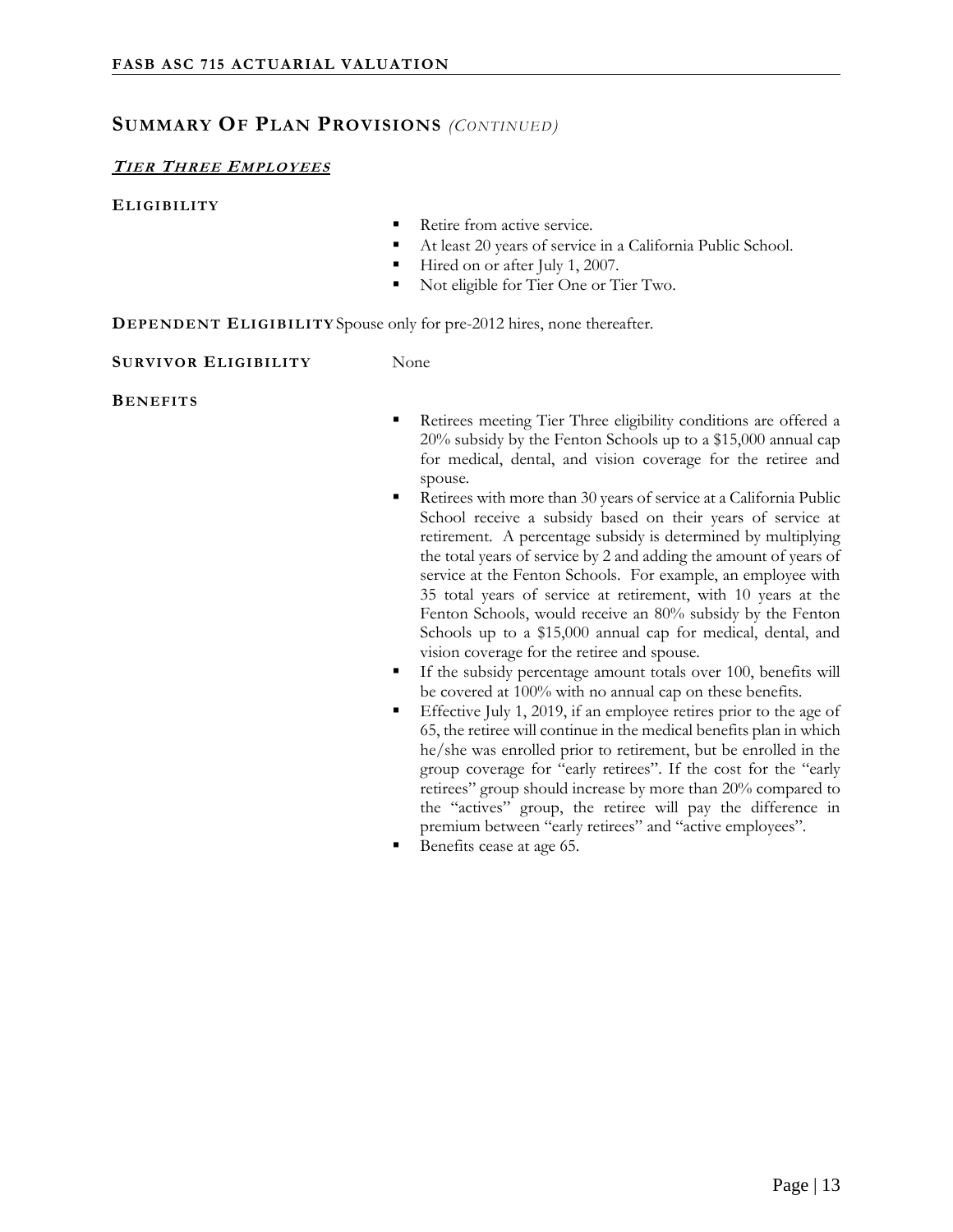# **ADDENDUM**

The Fenton Schools consist of the Fenton Avenue Charter, Fenton Primary Center, Santa Monica Blvd. Community Charter School, Fenton Charter Leadership Academy, Fenton Stem Academy, and Fenton Charter Public Schools Home Office. The below exhibit displays the Accumulated Post-Employment Benefit Obligation (APBO) that has been accrued as of June 30, 2019, split between the Fenton Schools. The portion of the total APBO for actively employed participants is allocated based each employee's share of total compensation paid by the Fenton Schools. The portion of the total APBO for retired participants is allocated based on the location last worked.

| $\frac{1}{2}$ |                                                       |                             |                             |                                            |                                  |                       |              |
|---------------|-------------------------------------------------------|-----------------------------|-----------------------------|--------------------------------------------|----------------------------------|-----------------------|--------------|
|               | Fenton<br>Avenue<br>Charter                           | Fenton<br>Primary<br>Center | Santa<br>Monica<br>Blvd. CC | Fenton<br>Charter<br>Leadership<br>Academy | Fenton<br><b>Stem</b><br>Academy | <b>FCPS</b><br>Office | Total        |
|               | <b>Accumulated Post-Employment Benefit Obligation</b> |                             |                             |                                            |                                  |                       |              |
| Actives       | \$1,742,959                                           | \$2,101,907                 | \$2,935,123                 | \$904,550                                  | \$796,525                        | \$901,602             | \$9,382,666  |
| Retirees      | 1,593,776                                             | 0                           | 109,056                     | 115,658                                    | 115,658                          | 218,795               | 2,152,943    |
| Total         | \$3,336,735                                           | \$2,101,907                 | \$3,044,179                 | \$1,020,208                                | \$912,183                        | \$1,120,397           | \$11,535,609 |

#### **Accumulated Post-Employment Benefit Obligation (APBO) as of June 30, 2019**

The below exhibit displays the participant levels and associated compensation earned at each site during the June 1, 2018-June 30, 2019 fiscal year. The counts for active participant are allocated based on the portion of compensation earned at the Fenton Schools. The retiree counts are allocated based on the location last worked.

|              | Fenton<br>Avenue<br><b>Charter</b> | Fenton<br>Primary<br>Center | Santa<br>Monica<br>Blvd. CC | Fenton<br><b>Charter</b><br>Leadership<br>Academy | Fenton<br><b>Stem</b><br>Academy | <b>FCPS</b><br>Office | Total        |  |
|--------------|------------------------------------|-----------------------------|-----------------------------|---------------------------------------------------|----------------------------------|-----------------------|--------------|--|
|              | <b>Covered Population</b>          |                             |                             |                                                   |                                  |                       |              |  |
| Actives      | 58.5                               | 38.6                        | 59.9                        | 16.7                                              | 15.2                             | 18.1                  | 207          |  |
| Retirees     | 18.0                               | 0.0                         | 1.0                         | 0.5                                               | 0.5                              | 1.0                   | 21           |  |
| Total        | 76.5                               | 38.6                        | 60.9                        | 17.2                                              | 15.7                             | 19.1                  | 228          |  |
| Compensation |                                    |                             |                             |                                                   |                                  |                       |              |  |
| Actives      | \$2,512,416                        | \$3,029,827                 | \$4,230,880                 | \$1,303,877                                       | \$1,148,163                      | \$1,299,629           | \$13,524,792 |  |